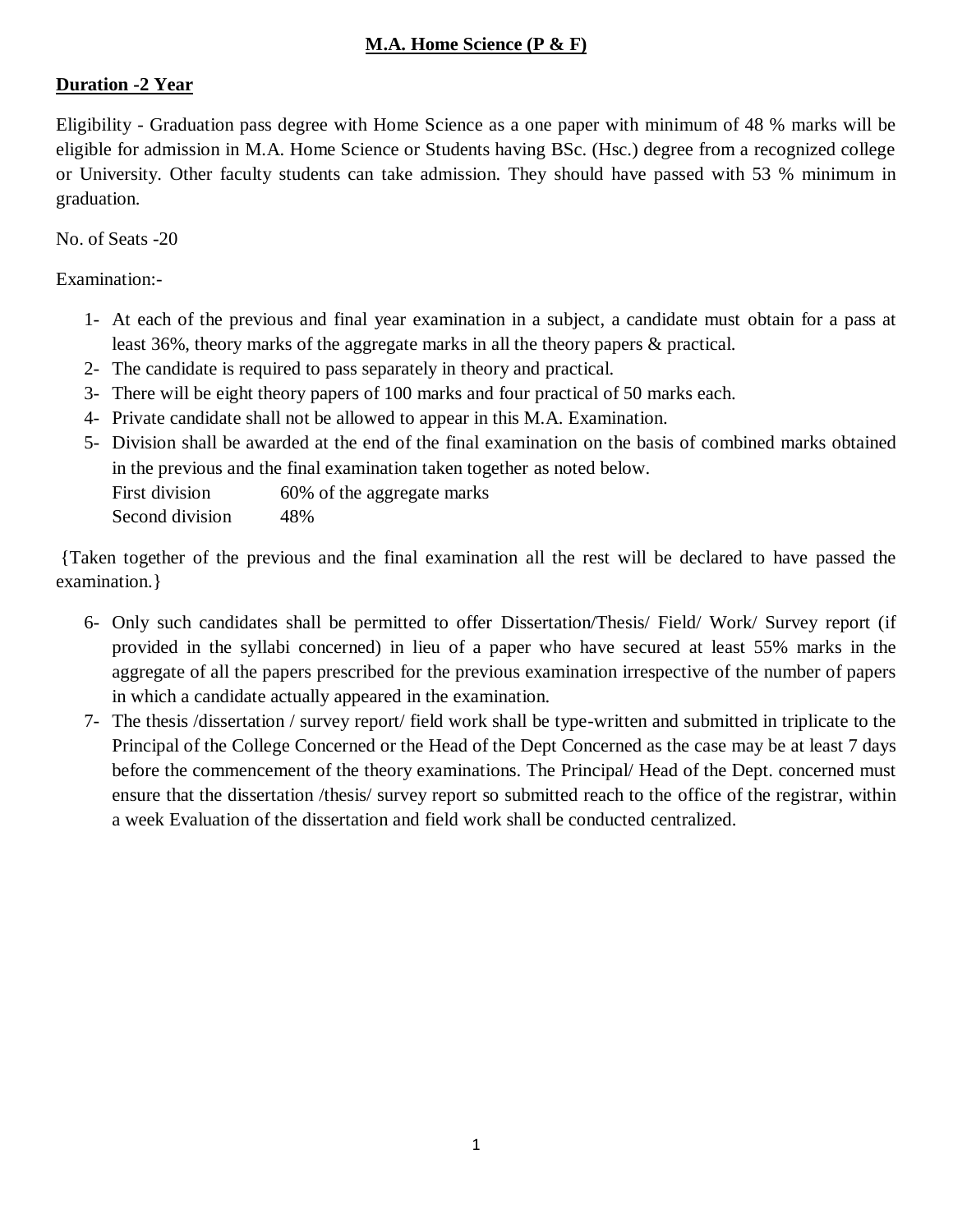#### **M.A. Home Science**

## **Distribution of Courses**

There will be following courses as per details geven below ;-

#### M.A. Previous Theory

| Paper No. | Paper                                   | M.M. | Duration | Hr/Week   |  |  |
|-----------|-----------------------------------------|------|----------|-----------|--|--|
|           | <b>Advanced Public Health Nutrition</b> | 100  | $3$ hrs. | 4pd/week. |  |  |
| 2         | Advanced FRM & Interior Designing       | 100  | $3$ hrs. | 4pd/week. |  |  |
| 3         | Advanced Human Development & Family     | 100  | $3$ hrs. | 4pd/week. |  |  |
|           | <b>Studies</b>                          |      |          |           |  |  |
|           | Extension Techniques & Programme        | 100  | $3$ hrs. | 4pd/week. |  |  |
| Practical |                                         |      |          |           |  |  |
|           | <b>Public Health Nutrition</b>          | 50   | $2$ hrs. | 2pd/week. |  |  |
| 2         | <b>Interior Designing</b>               | 50   | $2$ hrs. | 2pd/week. |  |  |

#### M.A. Final Theory

| Paper         | Paper                                     | M.M. | Duration | Hr/Week   |
|---------------|-------------------------------------------|------|----------|-----------|
| No.           |                                           |      |          |           |
| 5             | Research Methodology                      | 100  | $3$ hrs. | 4pd/week. |
| 6             | Advanced Textiles & Apparel Designing     | 100  | $3$ hrs. | 4pd/week. |
|               | Early Child Hood Care & Education         | 100  | 3 hrs.   | 4pd/week. |
| 8             | Institutional Mgt/ Project Report Writing | 100  | $3$ hrs. | 4pd/week. |
| Practical     |                                           |      |          |           |
| $\mathcal{R}$ | Observation of Physical, Social &         | 50   | $2$ hrs. | 2pd/week. |
|               | Language dev in Nursery school and its    |      |          |           |
|               | Report writing (Advanced Human            |      |          |           |
|               | Development)                              |      |          |           |
| 4             | <b>Textile Designing</b>                  | 50   | $2$ hrs. | 2pd/week. |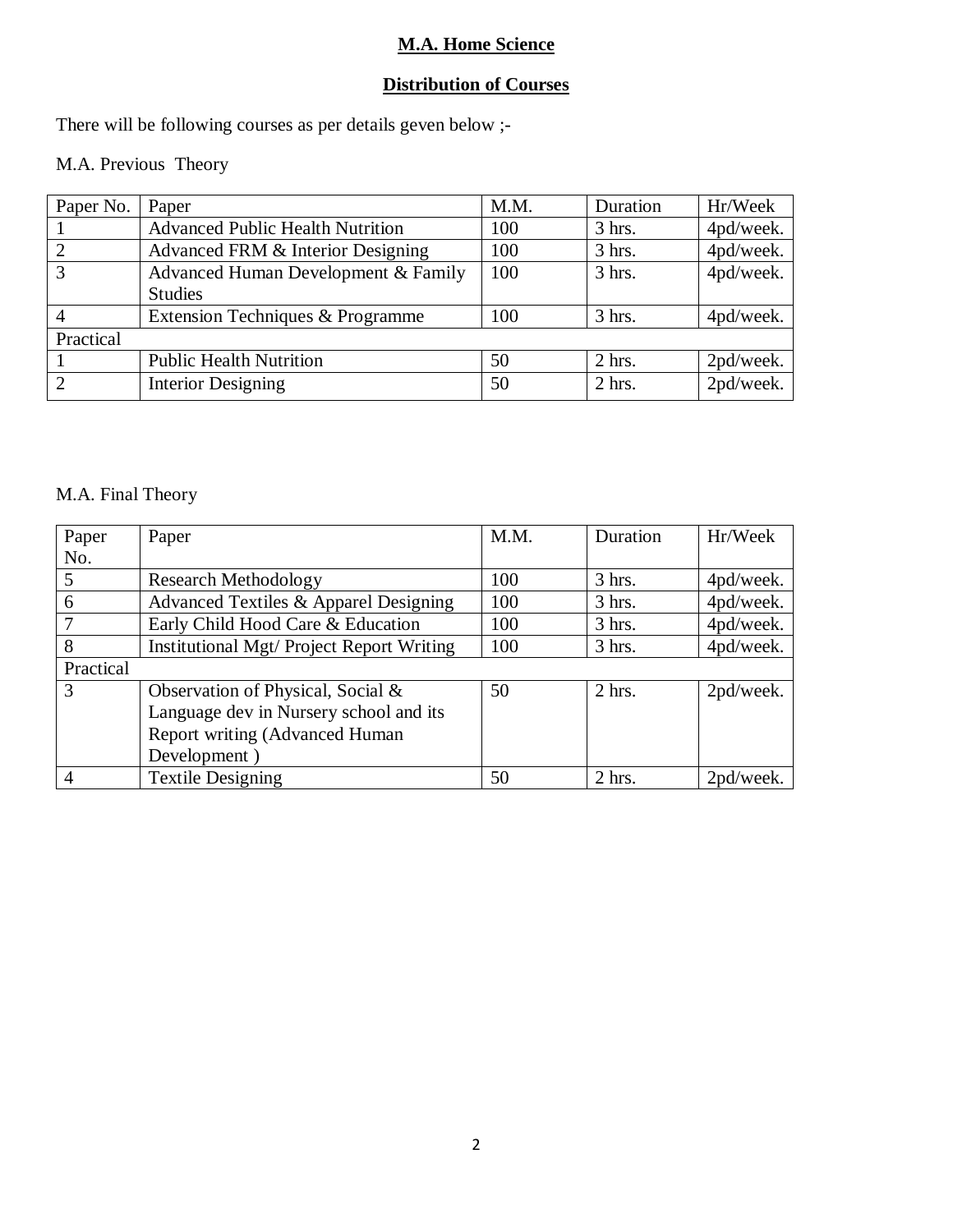## M.A.(PREVIOUS)

## 2018-19

## **Paper I**

## **Advance Public Health Nutrition**

## Unit -I

- 1. Role of food & nutrients in relation to health & disease of individuals.
- 2. Formulation of RDA. Minimum nutritional requirements, methods to assess minimum nutritional requirements, dietary guidelines in reference to man & woman.
- 3. Geriatrics Aging process, physiological biochemical & body composition Changes in old age, nutritional requirements and dietary management to meet nutritional needs.
- 4. Nutrition and health status of woman and children in India- Vital statistics.

### Unit -II

- 1- Historical background, prevalence, etiology, biochemical, clinical manifestations & Preventive and therapeutic measures for the following nutritional disorders :
	- a. PEM
	- b. Nutritional Anemia
	- c. Vitamin A deficiency
	- d. Rickets and Osteomalacia
	- e. Iodine deficiency disorders
	- f. Fluoresces
	- g. Diabetics
	- h. CHD (Coronary heart diseases)
	- i. Weight imbalance
- 2- Nutritional Status Meaning, Assessment & Surveillance:
	- a. Nutritional objectives and importance of nutritional status of individuals & population
	- b. Nutritional assessment methods -direct & indirect.
		- Direct Anthropometry, Clinical signs & Symptoms, Biochemical & biophysical methods

Indirect - Dietary survey vital statistics, ecological socio economic factors.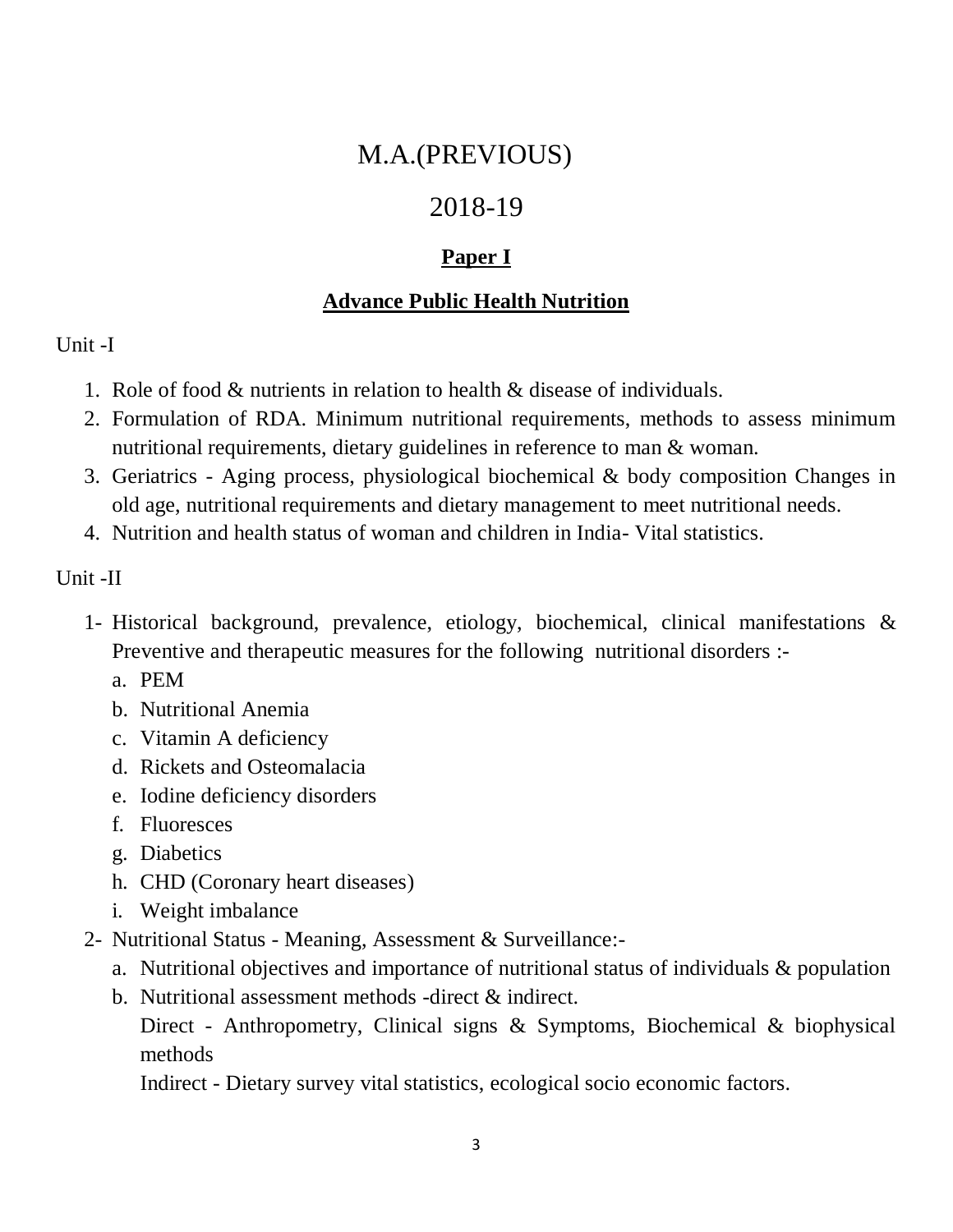#### Unit -III

- 1. Special & novel food, , nutraceuticals and organic foods.
- 2. Effects of fast and junk food.
- 3. Elementary knowledge of genetically modified foods.
- 4. Nutrition related policies and programs
	- ICDS
	- Nutritional anemia prophylaxis programme.
	- Vitamin A deficiency prophylaxis.
	- National iodine deficiency disorder control program.
	- Mid day meal.
- 5. Nutritional researches in India and contribution of pioneers.

- 1- Swaminathan M (1985) Essentials of foods & Nutrition Vol I & II Ganesh & Co, Madras.
- 2- Sellifbe, D B (1996) Assessment of nutritional status of the community
- 3- Barji M.S., Rao NP & Reddy V. (1998) oxford & IBH Publishing Co, Put Ltd, New Delhi.
- 4- Srilakshmi B. (2014) Dietetics' New age international publisher, Banglore
- 5- Srilakdhmi B. (2018) nutrition science New age international publisher Banglore.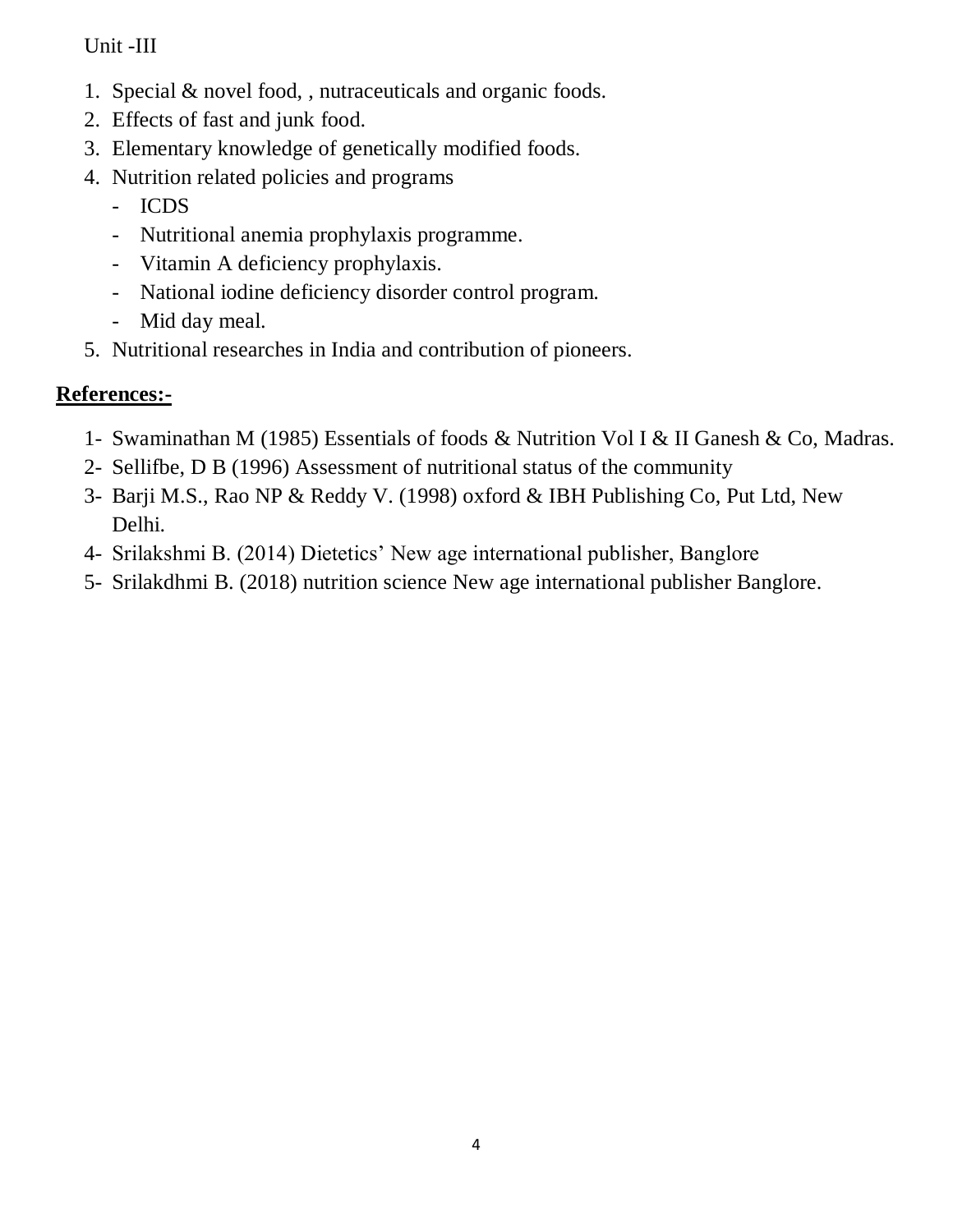#### **PAPER-II**

#### **Advanced Family resource management and interior designing**

#### Unit I

- 1- Management as a System
	- Definition
	- Elements
	- Type
	- Advantages and limitation of system approach
	- Application in family resource management.
- 2- Management for modern families
- 3- Qualities of a home maker
- 4- Stages in the life cycle with management perspective
- 5- Nature and role of the management process

#### Unit II

- 6. Ergonomics Definition
	- Importance of ergonomics in Home
	- Work, worker and working environment
	- Study of different body postures used in various activities, its impact on health and remedies
	- Various work surface height, posture
	- Consideration of ergonomics in interior design
	- 1. Style and theme in Home decoration
	- 2. Application of art and design in home decoration
	- 3. Role of interior designer
	- 4. Colour scheme use and selection of colour in interior design

Unit III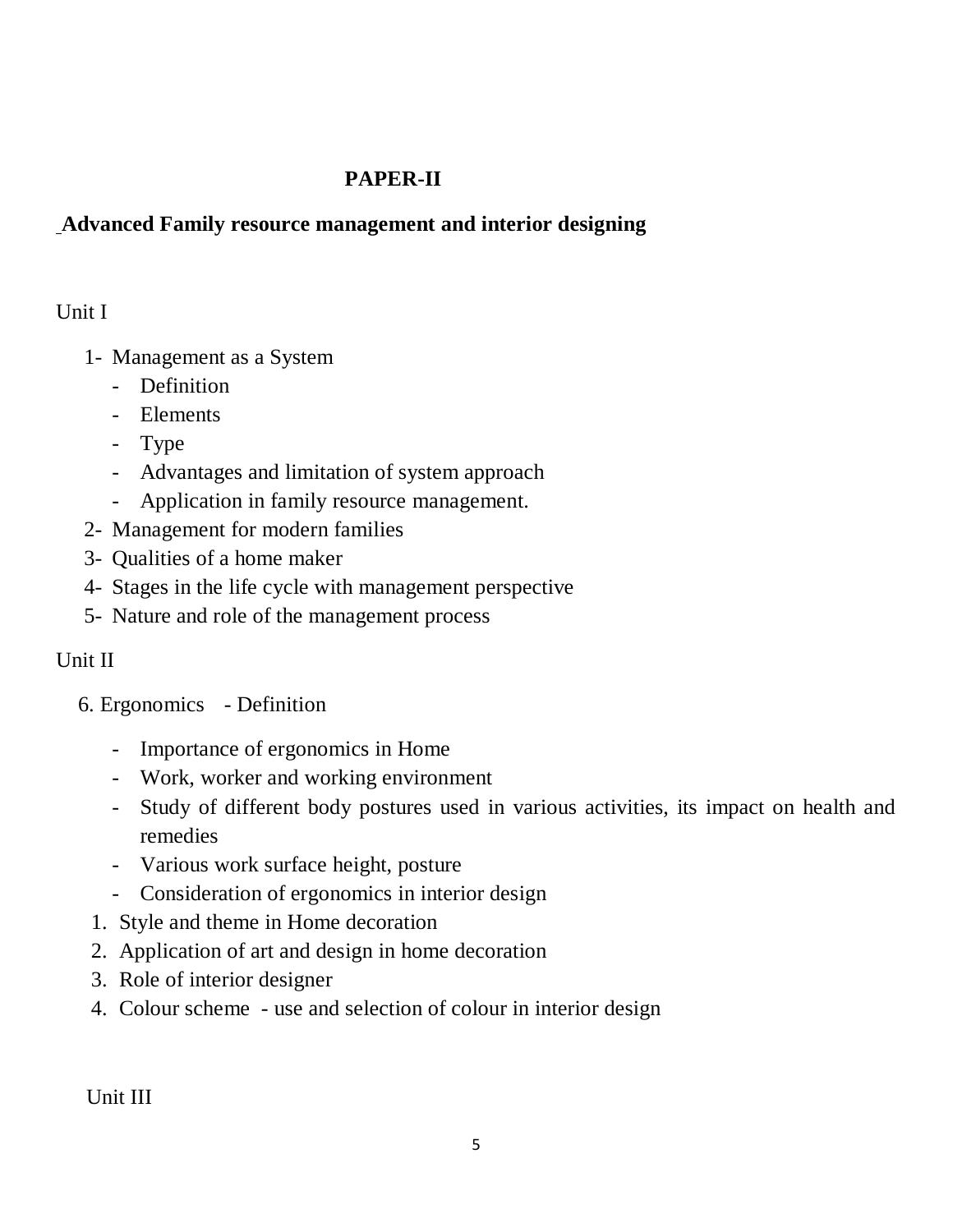#### 11. Consumer - Meaning

- Characteristics
- Classification
- Factor influencing consumer's demand

Market strategies influencing Consumer Practice

- Guideline for wise purchasing practice

#### 12. Redresser mechanism for consumer grievances

- Verbal and written complaint
- Procedure for filing a complaint

Appeal to district, state or nation commission

- Lok Adalats
- Media connected services
- Public interest litigation

Management of Legal issues

- Purchasing a house
- Construction of house
- Tenancy
- Leases
- Agreements
- Insurance
- Taxes
- Wills
- Trusts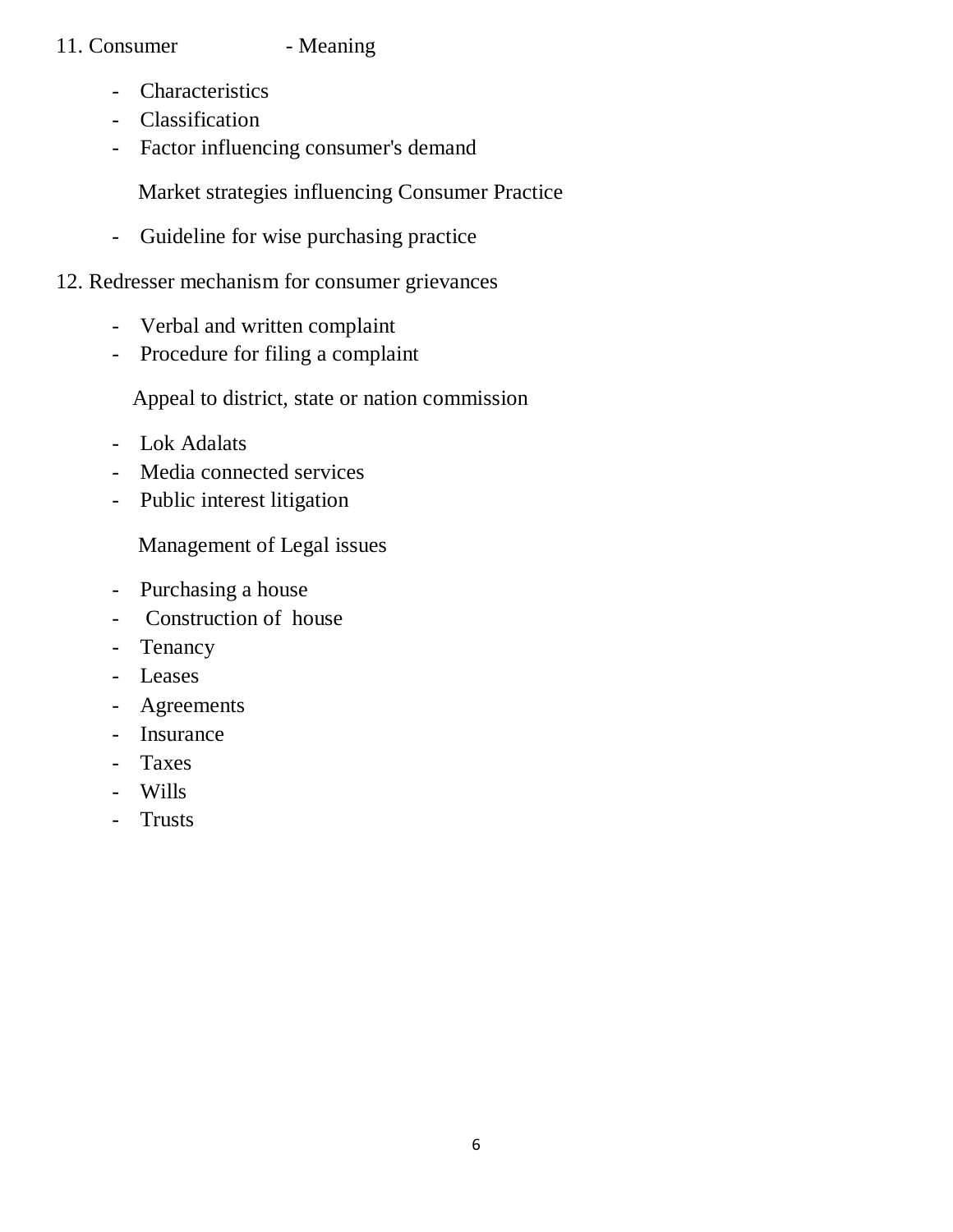## **PAPER-III**

#### **Advanced Human Development**

#### **& Family Studies**

#### Unit I

- 1. Marriage Meaning, definition, functions, types of marriage.
- 2. Readiness of marriage- physiological, social, psychological and economical.
- 3. Mate selection.
- 4. Alternatives to marriage single hood, consensual unions and their socio emotional implications.
- 5. Marital Harmony Pre and post marital counseling and its importance.

#### Unit II

- 1. Family meaning, definition and types of family.
- 2. Concept of family life cycle, changing needs of family at different stages of family life cycle, beginning expanding & contracting.
- 3. Impact of modernization and mass media on family & children.

#### Unit III

- 1. Jean Piaget's theory of cognitive development.
- 2. Kohlberg's theory of moral development.
- 3. Erickson's theory of personality development.
- 4. Psychosexual theory of Sigmund Freud.

- 1. Rice, E.P. Human Development: A life span approach, New Jersey : Prentice Hall, 1992.
- 2. Schimberg, L.B. and Smith, K.U. Human Development, New York: Macmillan, 1982.
- 3. Shamrock, J.W. The Life Span, New York Wadsworth Publishing, 1996.
- 4. Lefrancois, G.R. Child Development, Landon Allan and Bacon, 1996.
- 5. Deats, S.M. and Lanker, L.T. (Eds) Aging and Identity, London, Praeger, 1999.
- 6. Berk, L.E. Child Development, London Allan and Bacon, 1995.
- 7. Balk, D.E. Adolescent Development, New York Brooks/Cole, 1995.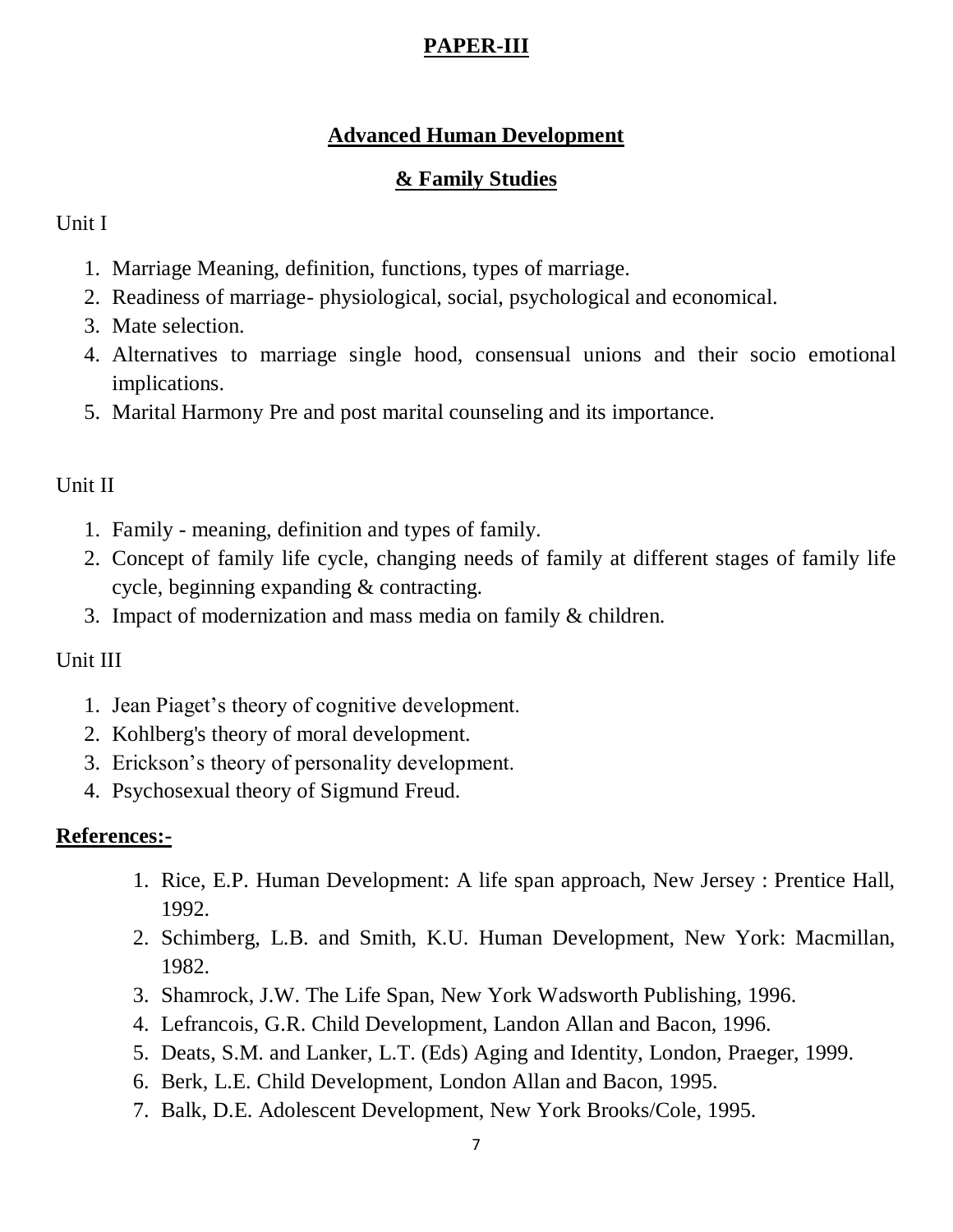- 8. Erikson, E.H. Identity Youth and Crisis, London, Faber and Faber, 1968.
- 9. Kroger, J. Identity in Adolescence London: Routledge, 1996.
- 10.Kakar, S. Identity of the Adulthood, Delhi, Oxford University Press, 1992.
- 11.Sharma, N.L. Identity of the Adolescent girl, New Delhi, Discovery Pub. House, 1996.
- 12.Saraswati, T.S. and Ditta R. Invisible Boundaries, Grooming for Adult Roles, New Delhi, Northern Book Center, 1988.
- 13.Sharma, N. understanding adolescence New Delhi National Book Trust, 1999.
- 14.Choudhury Paul, D. Youth: Participation and Development, Atma ram and Sons, New Delhi, 1988.
- 15.Govt. of India: Profile of the Child in India: Policies and programme, New Delhi: Ministry of Social Welfare, 1980.
- 16.Duvall, E. Family Development 3rd., New York, J.B. Lippincott, 1967.
- 17.Khasgiwali, A. Family Dynamics: Social work Perspective, Amol Pub., 1993.
- 18. Smart, M.S. and Smart, R. Families developing relationships  $2<sup>nd</sup>$  ed. New York, McMillan Pub. Co., 1980.
- 19.Williamson, R.C. Marriage and Family relations, New York, John Wiley and Sons inc., 1967.
- 20.Chaudhary, P.D. Child welfare and development, Atmaram and Sons, New Delhi, 1988.
- 21.Shankar, U. Problem Children, Atmaram and Sons Pub., New Delhi, 1978.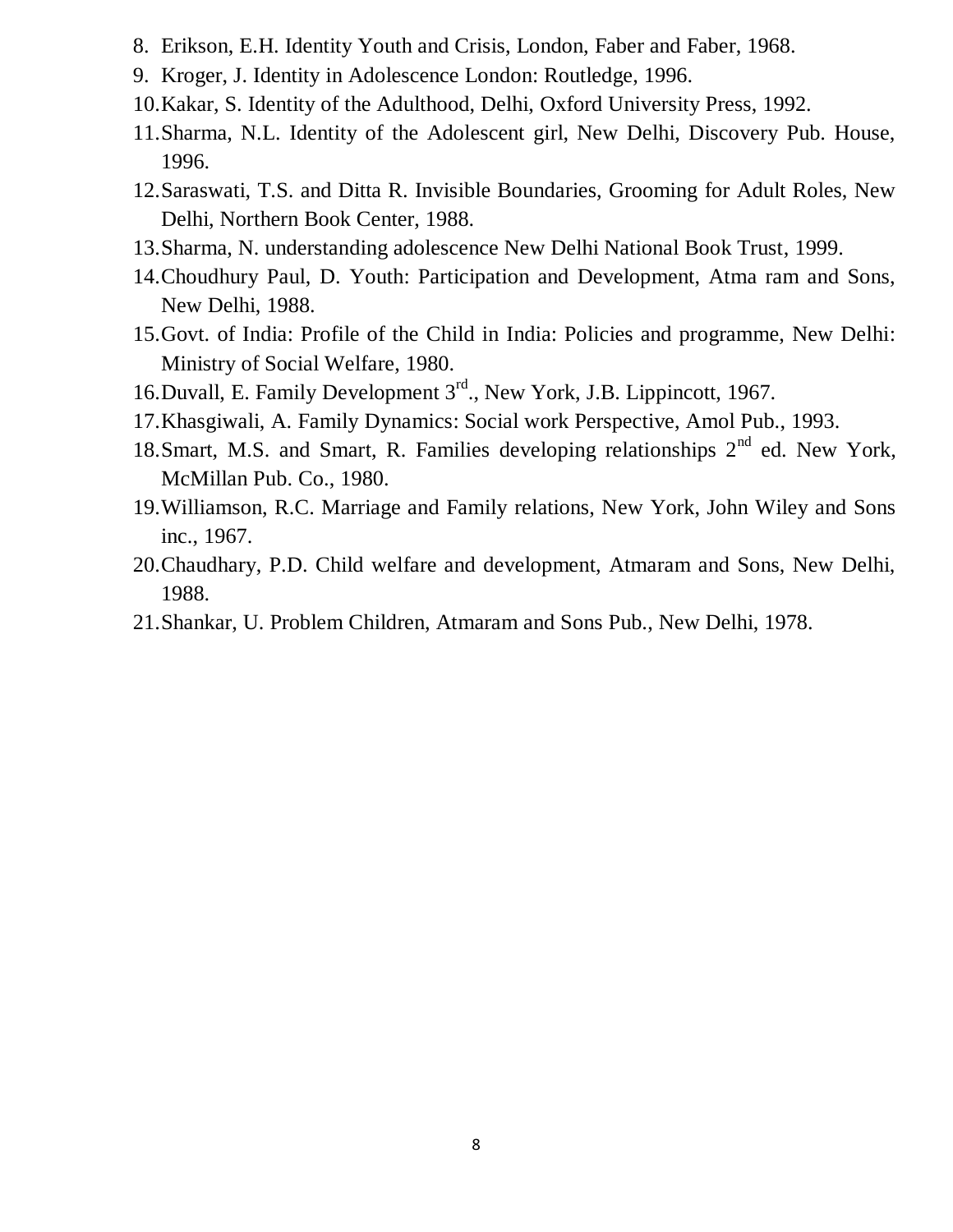#### PAPER-IV

#### **Extension Techniques and programme**

#### Unit I

- 1. Extension Education- Meaning, Principles, Objectives and process.
- 2. Qualities of an extension worker
- 3. Extension teaching methods- Concept, importance, Classification and limitations.
- 4. Audio Visual aids- definition, selection, use, advantages and limitations.

### Unit II

- 1. Communication- meaning, definition, importance and functions of communication.
- 2. Elements of communication process and their characteristics.
- 3. Model of communication process.
- 4. Barriers in communication and ways to overcome them.

### Unit -III

- 1. Extension education programme meaning and principles
- 2. Programme planning meaning, process and steps.
- 3. Learning and motivation meaning and process
- 4. Leadership concept and importance
- 5. Entrepreneurship Meaning, scope and importance of entrepreneurship in Home Science.
- 6. Self help groups definition, objectives and importance.

- 1. Dharma, O.P and Bhatnagar, O.P. Education and communication for development. Oxford and IBH Publishing Co. New Delhi, 1991.
- 2. Ray, G.L. Extension communication and management. Naya Prakashan, Calcutta. 1991.
- 3. Sandhu, A.S. Extension programme planning. Oxford and IBH Publishing co. New Delhi, 1994.
- 4. Supe, S.V. An introduction to Extension Education oxford and IBH Publishing Co New Delhi, 1987.
- 5. Advi Reddy, Extension Education, Baptata Publications. Baptala. Guntur, A.P.
- 6. Lytibs, Rolf P. and Pak Training and development, 1998.
- 7. Mishra, D.C. New Directions in Extension training, 1990. Mohanti, B.B. A handbook of Audio- Visual aids, kitab Mahal Pvt. Ltd., Jaipur , 1962.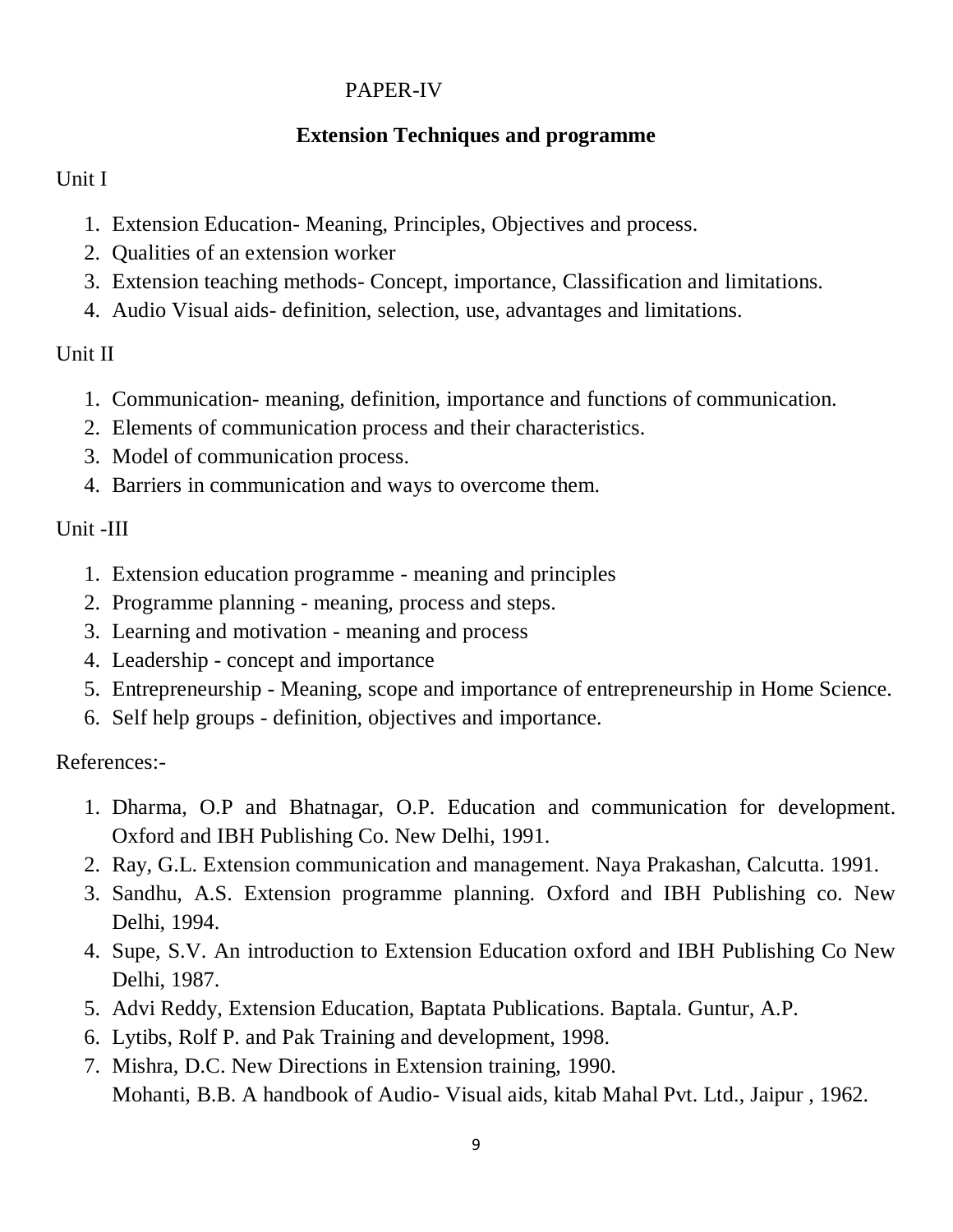## **M.A. (PREVIOUS)**

## **PRACTICAL-I**

# **Advance Public Health Nutrition**

There will be one hour for menu planning and 2 hour cooking.

1. Planning and preparation of dishes rich in energy, protein, fiber, calcium, iron, vitamin 'C' and 'A'

2. Planning and preparation of blend diet recipes.

3. Planning and preparation of low calorie recipes.

4. Planning and preparation of diets for patients with common disorders-Diabetes, Overweight, Under weight, hyper tension, jaundice .

5. Planning and preparation of diets for elderly in health.

6. Preparation of nutritious snacks for children in energy and protein.

7. Assessment of nutritional status

## **Practical-II**

# **Interior Designing**

1. Determining the relationship of anthropometric dimension of worker with space requirement.

2. Study of labeling, packaging, guarantee, branding and its impact on consumer attitude.

3. Preparation of catalogue pictures denoting application of elements of art and principles of design.

4. Color, color wheel color scheme harmonies of color.

Market - review of Furnishing materials

- Upholstery, bed and table liner
- Wall and roof covering
- Window and door treatment
- Lighting system
- Types of paint and their selection use

5. Use of computer in House plan and interior design (CAD).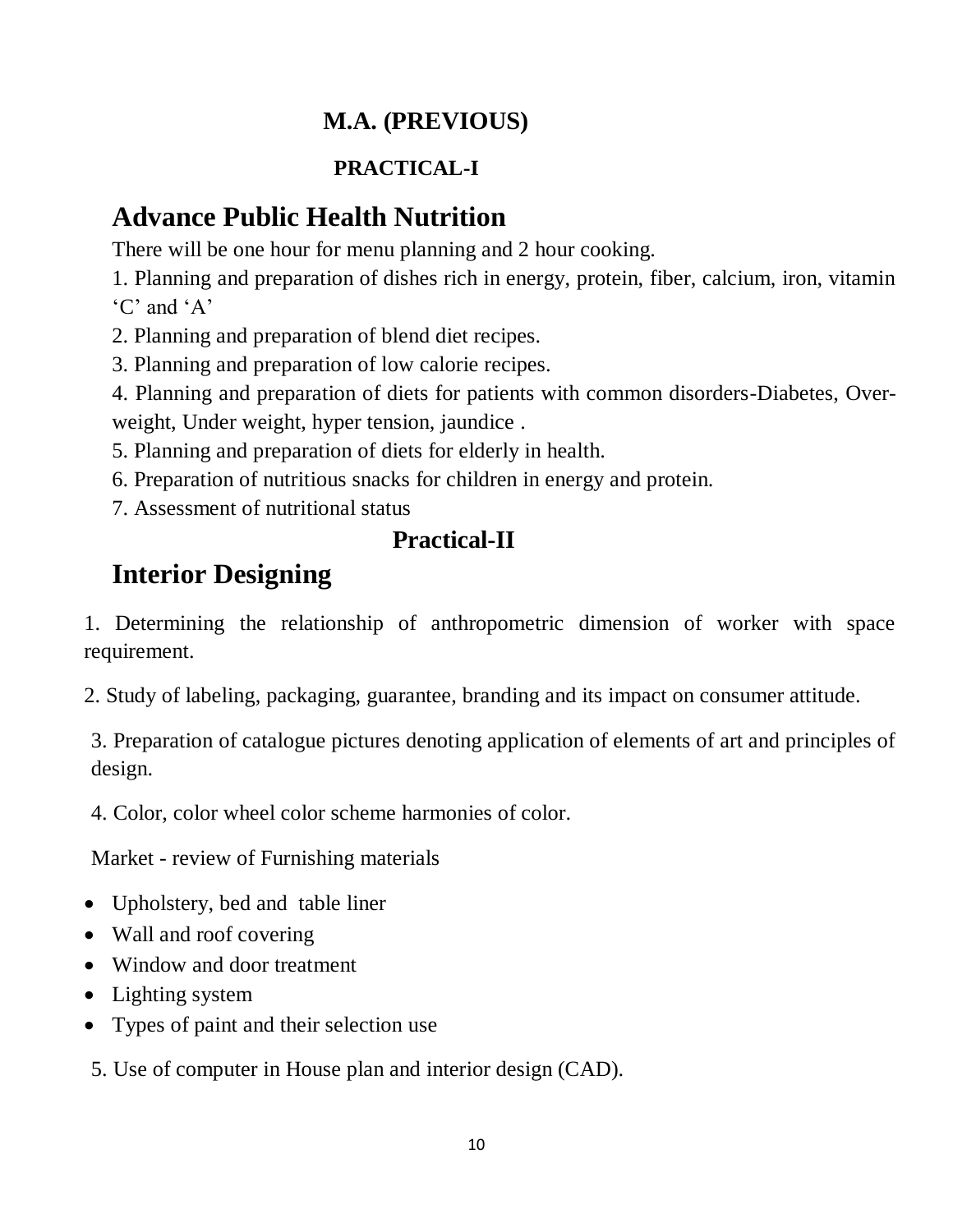# **M.A.FINAL (2019-20)**

# **Paper V**

## **Research Methodology**

#### Unit I

- 1. Meaning of research ,its significant and objective
- 2. Criteria of good research and its limitations
- 3. Selection of good research in Home Science
- 4. Role of statistics in research
- 5. Type and methods of research
- 6. Review of literature
- 7. Planning for research

### Unit II

- 1. Sampling method
- 2. Method and tools of data collection
- 3. Processing of data
- 4. Reliability and validity of data
- 5. Tabulation and presentation using graphs/charts/diagrams
- 6. Measures of central tendency
- 7. Measures of dispersion

## Unit III

- 1. Hypothesis testing
- 2. Tests of significant
- 3. Type of reports
- 4. Principles of writing
- 5. Bibliography, executive summery and footnotes writing
- 6. Reference citation
- 7. Report presentation

## **Suggested reading :-**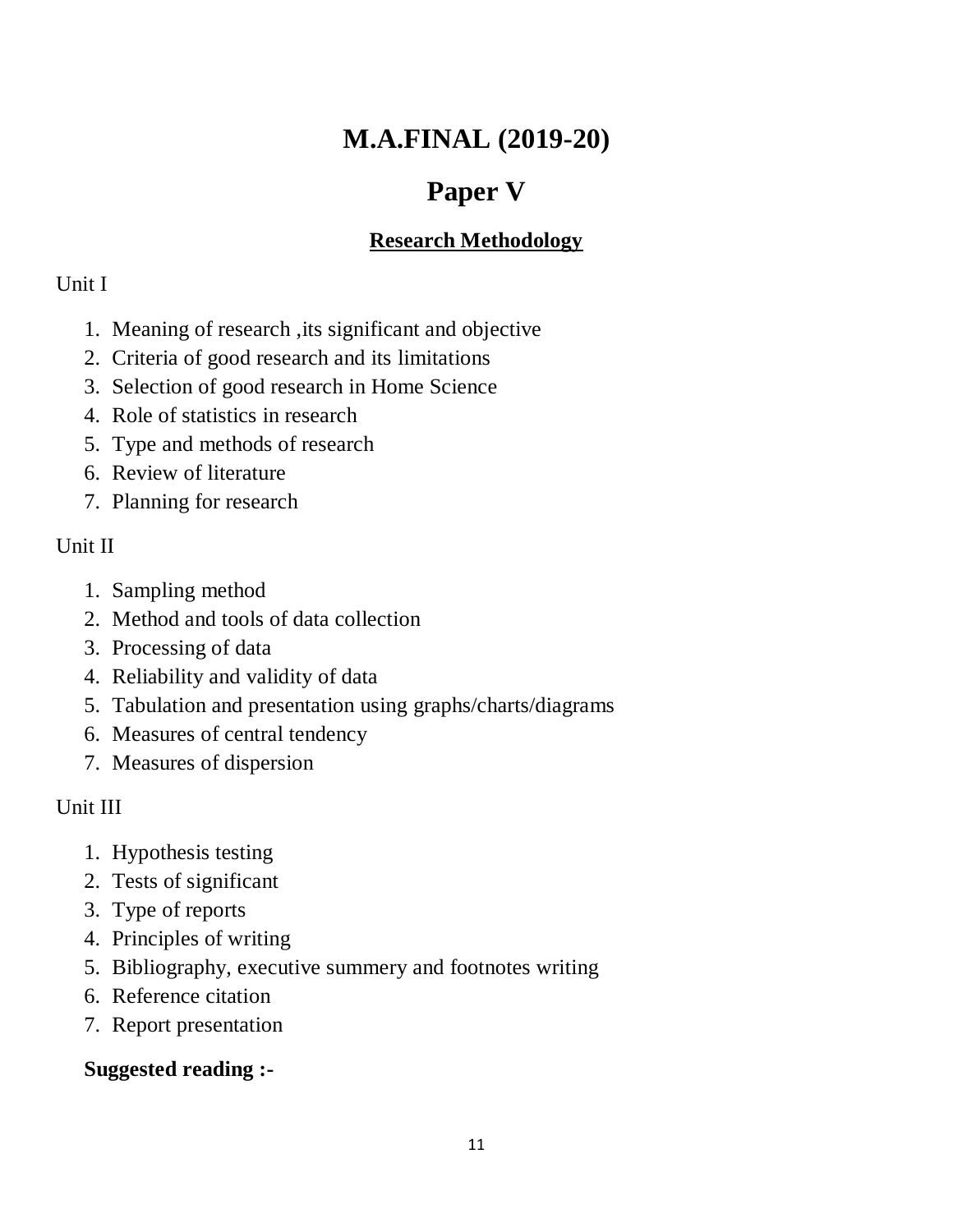- 1. Methodology of research in social science by O R Krishanaswami & M Ranganathan, Himalaya Publication house.
- 2. Research Methodology Methods and Techniques by C R Kothari, Wiley Eastern Ltd.

#### **Paper VI**

## **ADVANCED TEXTILE & APPAREL DESIGNING**

Unit -I

Essential of Design:-

- A. Review of the design, elements and art principles applied in textile designing.
- B. Classification of design: Structural and decorative, Types of Motifs- natural, Stylized, abstract, geometric.
- C. Textile design layout in design, Pattern repeat for all over pattern.
- D. Fabric finishes- chemical and functional finishes.
- E. Chemical constitution of dyes, application methods and suitability of various dyes to different fibers.

Unit -II

- A. Factors affecting choice of clothes, physical, aesthetic, economic and social clothing needs of family, requirement of child's clothing, family budget and wardrobe planning.
- B. Pattern making techniques -drafting flat pattern.
- C. Matching of checks and plaids.
- D. Fitting Principles of fitting, factor affecting good fit, common fitting problems of blouse, remedying fitting defects.

Unit -III

- A. Traditional Textiles Kashmir shawls and carpets. Brocade, Patola, Jamdani, Baluchar, Bandhani, Ikat, Pochampali with reference to- History, fabric, threads, motifs- Pattern.
- B. Traditional Embroidery Kashida, Phulkari, Chickenkari, Kutch, Kasuti, with reference to material, thread, color, stitches, motifs.
- C. Traditional costumes Rajasthan, Maharashtra, Assam, Kerala, Punjab, Himachal, Tamilnadu.

References :-

1. Booth, 1968, Principle of textile testing, Newness Butterwoths, London.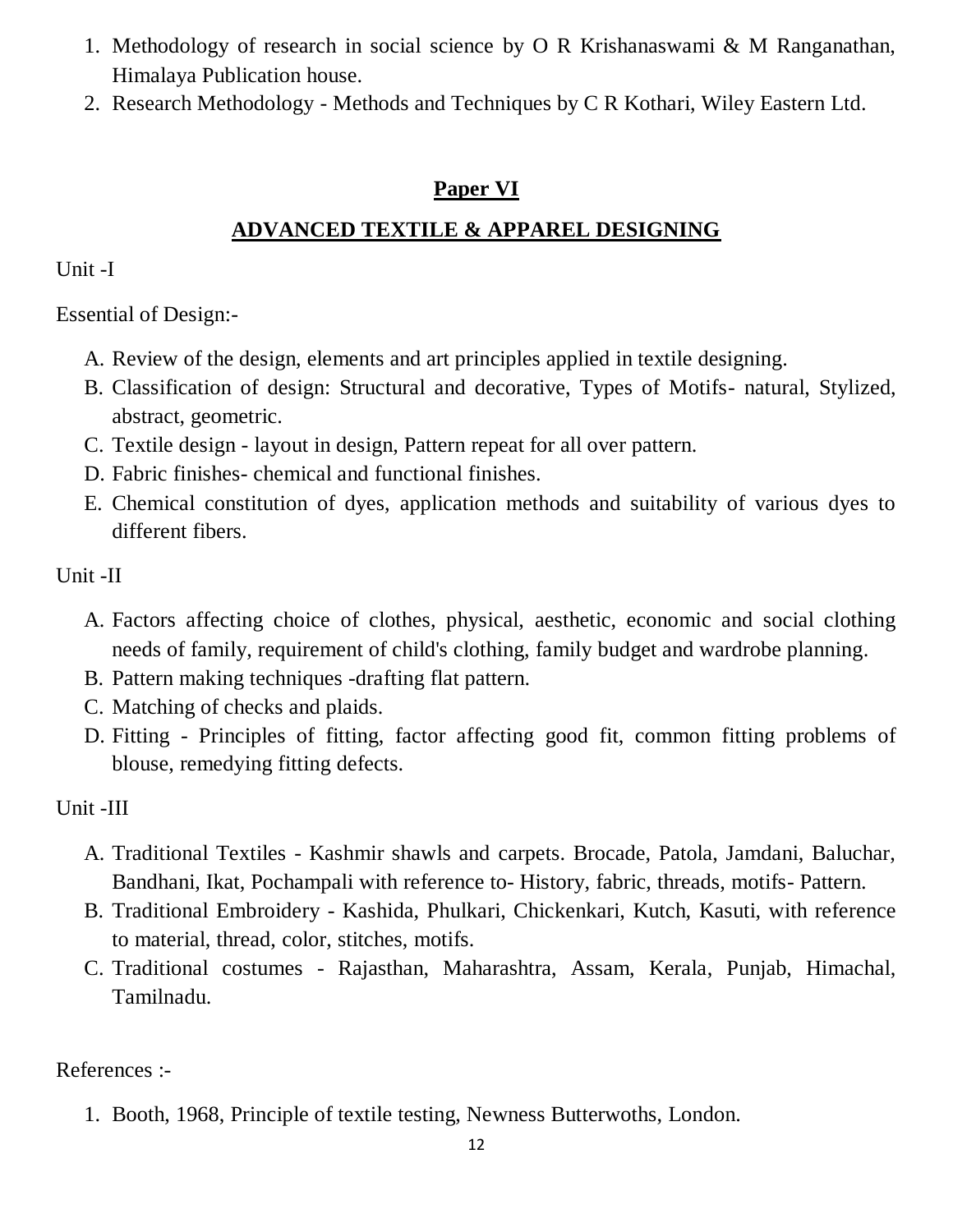- 2. Potter, R. 1957, fiber to fabric, Corbman Gregg Publishing Div. Mc. Hill.
- 3. Skinkle, Textile Testing, 1949, D.B. Taraporevala Sons & Co. Bombay.
- 4. Marsh, J.T. 1979, An introduction to textile finishing, IBH Publication New Delhi.
- 5. Peters: Textile Chemistry.

## **Paper VII**

#### Early Childhood Care and Education

## Unit I

- 1. Introduction
	- a. Introduction and scope of special education, meaning and concept of children with special needs.
	- b. Mentally challenged and gifted children definition, classification, causes, characteristics and educational remedies.
	- c. Children with sensory disabilities definition, classification, causes, characteristics and educational remedies.

## Unit II

- 2. Emotionally disturbed children
	- a. Introduction, classification, causes characteristics and educational remedies.
	- b. Children with physical disabilities classification, causes, characteristics, Identification, education and special consideration.
	- c. Organizations working for children with special needs

## Unit III

- 3. Early Childhood Care and Education
	- a. Importance, need and scope of ECCE
	- b. Objectives of ECCE
	- c. Types of preschools Play Centers, Day care, Montessorri Kinder Garten, Balwadi, Anganwadi etc.
	- d. Organizations of ECCE centers -Site, Building Classroom, Staff, Curriculum, Equipments, Play material, Learning material.
	- e. Activities for preschool child.
	- f.

Reference Books-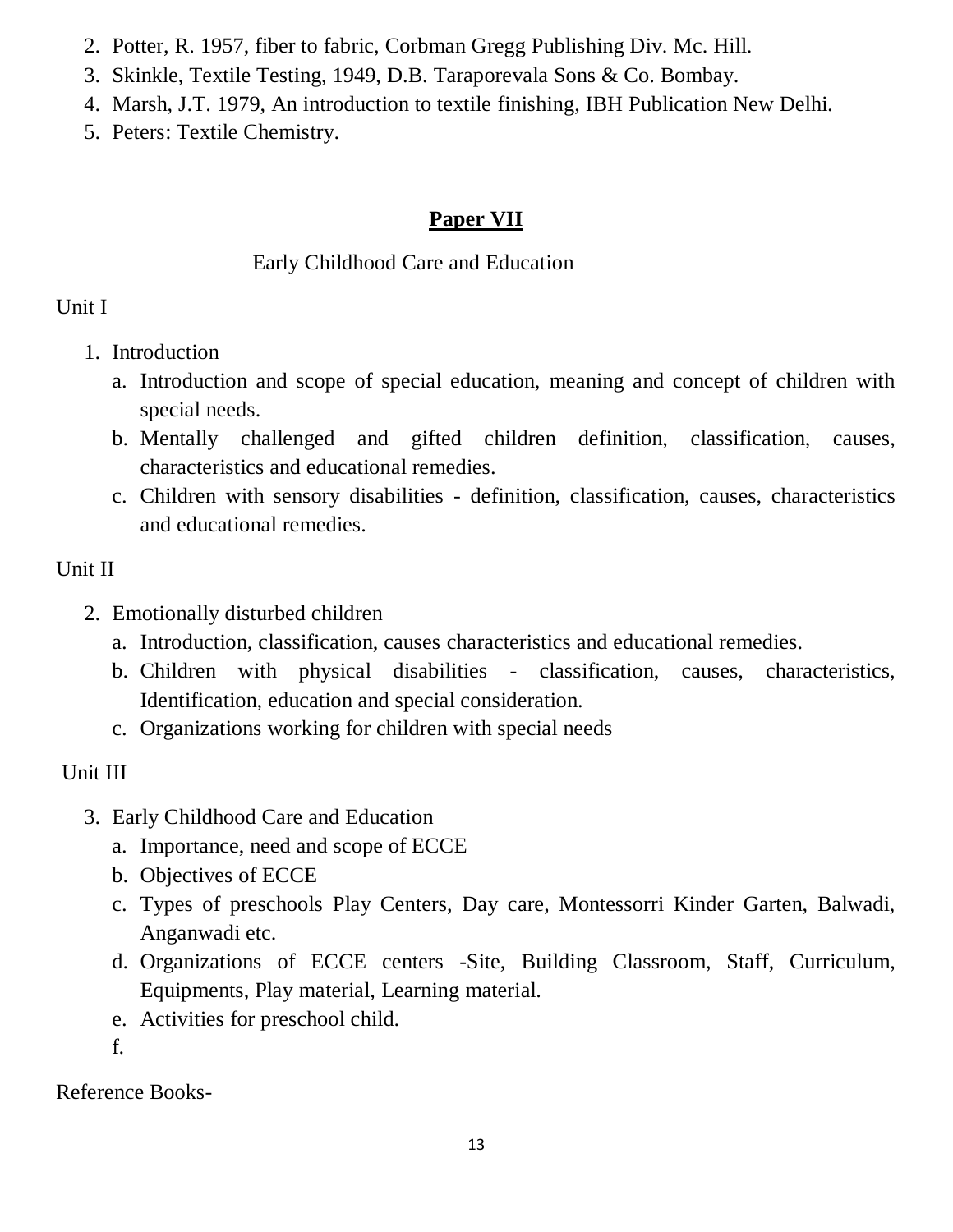- 1. Bhatia & Bhatia (1995). Theory & Principles of education, Daalsa House, Delhi.
- 2. Brewer, J.A. (1998). Introduction to early childhood education. (3<sup>rd</sup> Ed) Bosnon Allyn & Bacon.

#### **PAPER-VIII(A) Institutional Management**

Unit -I

- 1. Food service institutions: types -commercial, welfare, industrial, transport, others scope.
- 2. Principles, functions, tools of management in food service institutions.
- 3. Personnel management: selection and training, desirable qualities, personal appearance and grooming.
- 4. Equipments: Types, selection and care.
- 5. Financial management: terms used and budgeting.

## Unit -II

- 1. Food management :
	- a. Food production: principles involved in quality food production, standardization of recipes.
	- b. Menu planning: types and writing of menu.
	- c. Cost control: calculations and methods of controlling food cost.
- 2. Food service: styles of service.
- 3. Food service management in institutions like hostel, hospital, cafeteria, canteen, industries, restaurant, outdoor catering.
- 4. Challenges and problems faced by institutions.

## Unit -III

- 1- Food and personal hygiene.
- 2- Food safety assurance and quality control.
- 3- Toxicology & Hazards, Natural toxicants, Pesticide residue & food additives, food standards and food laws.

- 1. Marxia, M. Cathy, M. and Brighton, R. Introduction to catering, Blackwell Scientific Pub. London.
- 2. Sethi, M. and Malhan. S. catering management : An integrated approach, Willery Eastern Ltd. New Delhi, 1993.
- 3. Treat, N. and Richards. N. Quantity corting, little Brown and Co. Boston 1996.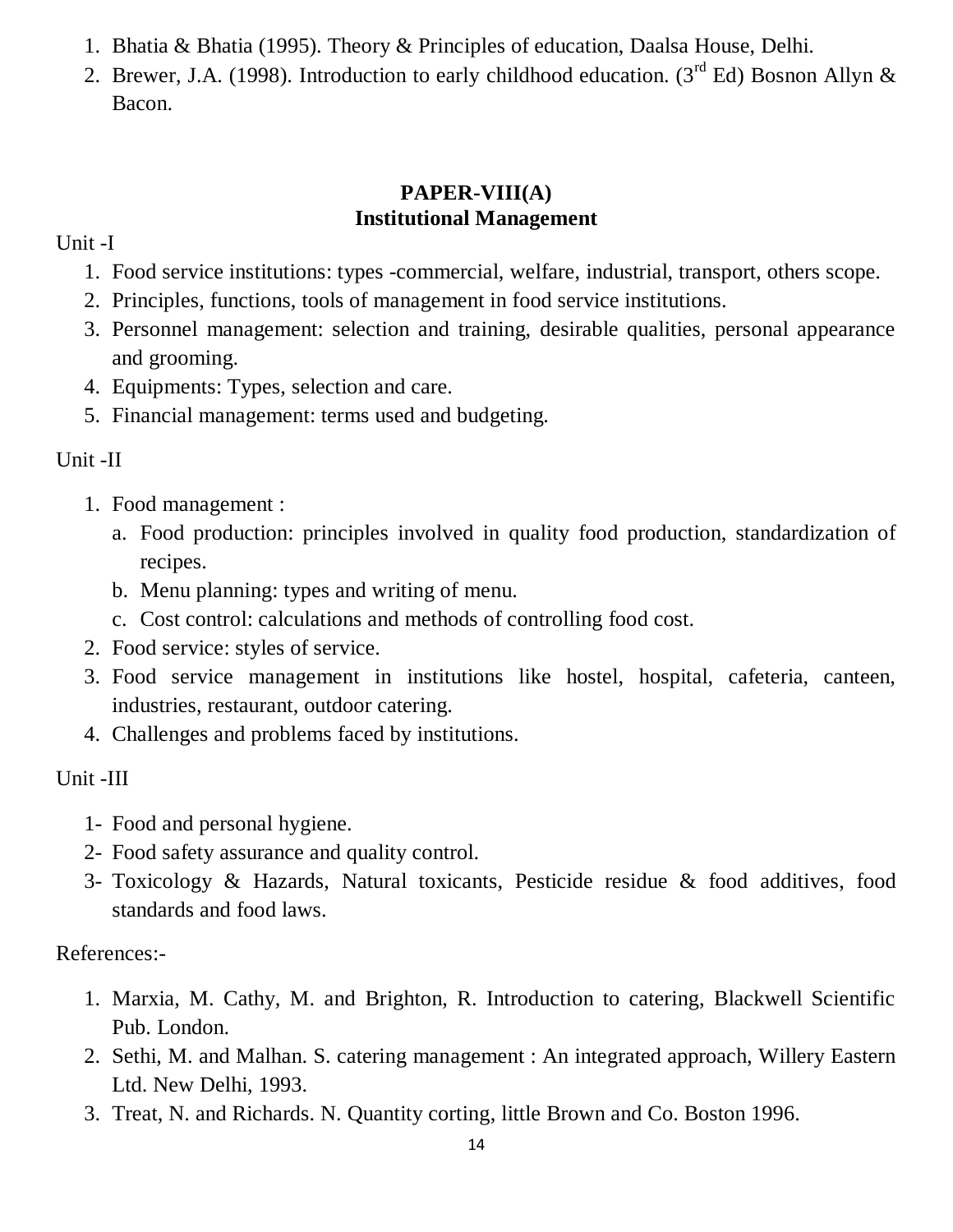4. West B.B. Wood L. Herger, V.F. and Shugart, G.S. food service in Institutions, John wiley and Sons, New York 1997.

#### **Paper - VIII (B Part) Project Report Writing**

The oral examination will be conducted on project submitted by students in any area of Home Science.

The subject of the project work will be selected by the students in consultation with the Head of the Department and the teacher guiding the project work by the beginning of M.A. Final. The project report will be evaluated on the candidates own work and will have to be certified by the teacher guiding the project work and the Head of the Department and three typed copies will have to be submitted before on month of commencement of the examination date.

The candidate will be evaluated on the combined performance of the subject reporting and by the duly constituted committee of Department.

A candidate failing at M.A. Final Examination but has obtained the minimum marks required for passing in this project report will not be required to re-submit the project report at his/her option and in that case the marks obtained in previous examination in the project will be carried forward and the candidate will be eligible to get class but will not be eligible to get prize or scholarship.